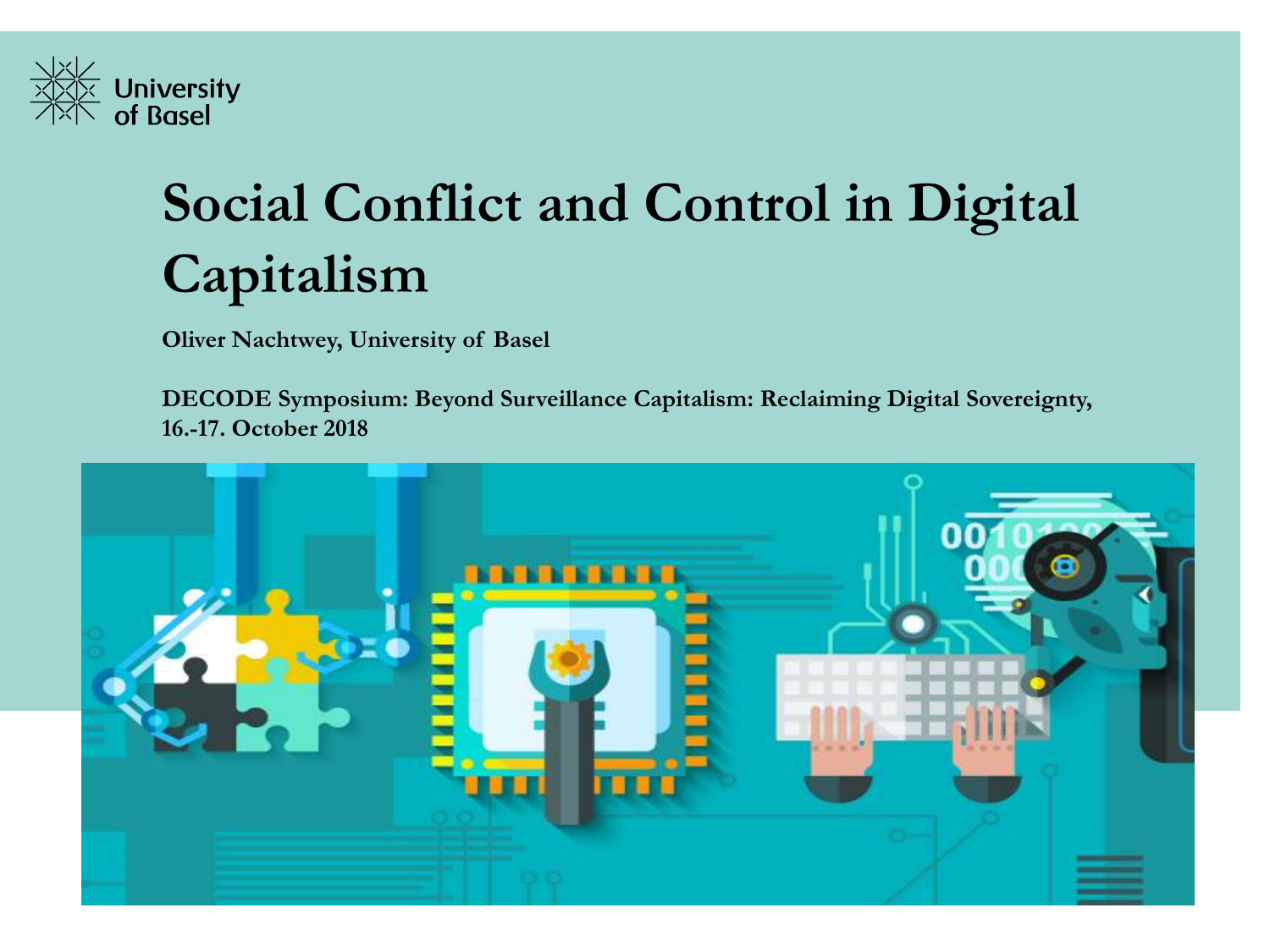# **The dark possibility: The Big Other (Zuboff)**

- Big Other: "[A] ubiquitous networked institutional regime that records, modifies, and commodifies everyday experience from toasters to bodies, communication to though, all with a view to establishing new pathways to monetization and profit." (Zuboff 2015)
- The Big Other is everywhere, no routes of escape
- Behaviouristic control through Big Data: Paves the way for anticipatory conformity
- Logical conclusion: the end of reciprocity and solidarity and resistance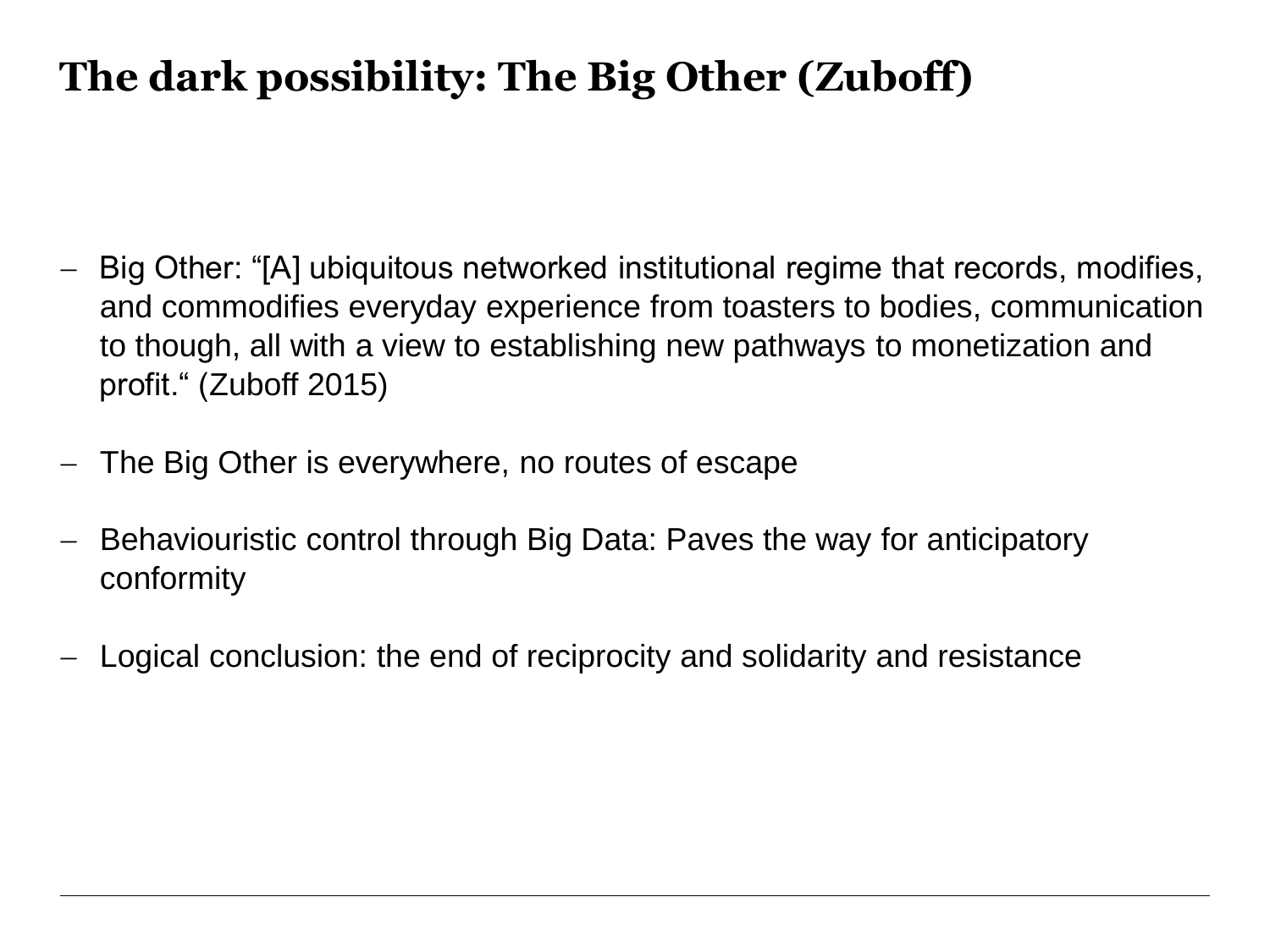### **Cybernetic Capitalism**



- Cybernetics: "Science of Communication and Control" (Norbert Wiener) Data – Feedback Loops – Self Regulation
- Big Data: Cold War fantasies of control via data and communication should finally be realized

Digital Capitalism: Digital Production Regime: Merger of Production, Distribution, Information and Control in a unified system.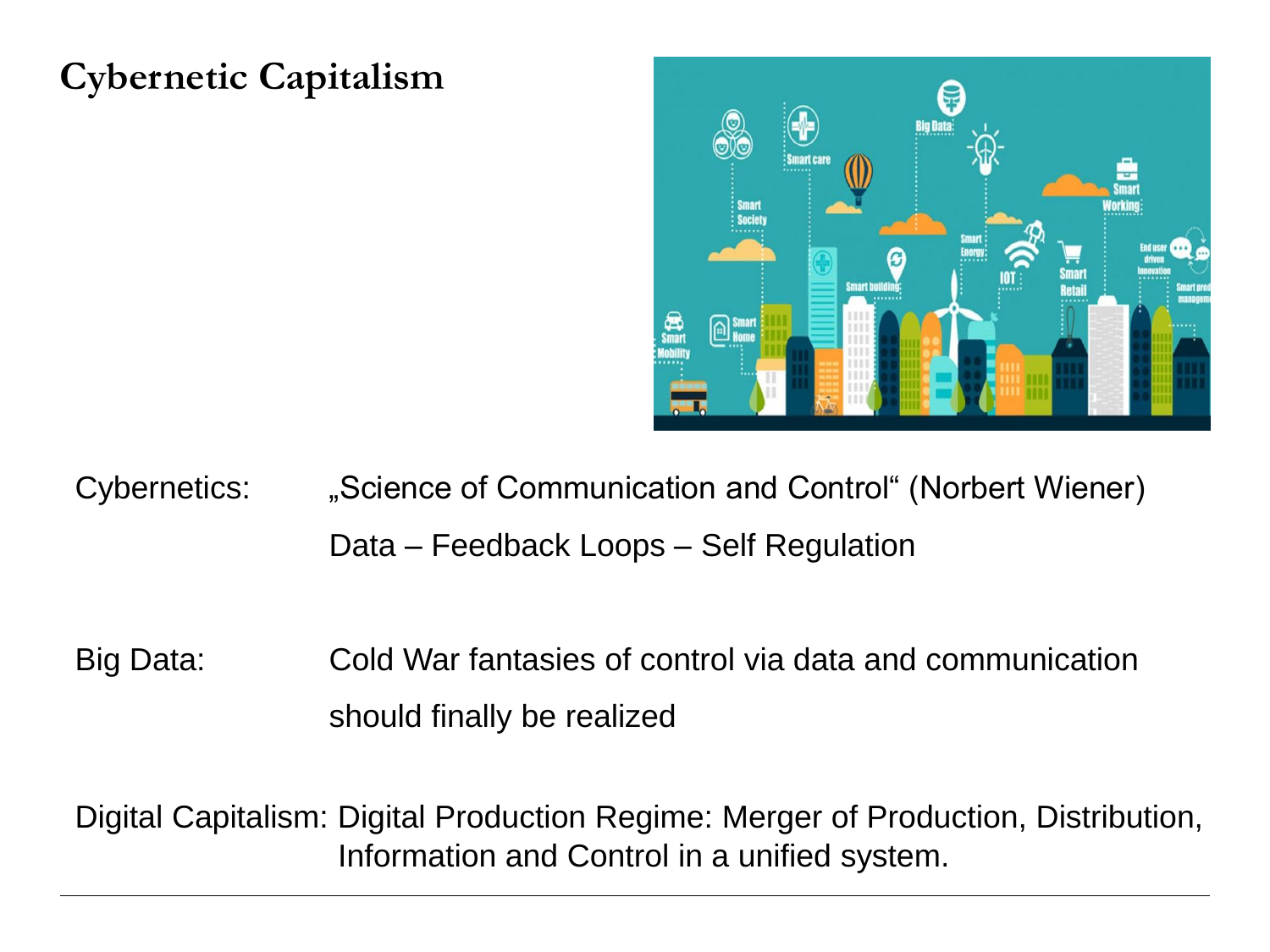## **Limits of Control**

#### **History of Capitalism is the History of Control Models**

- From direct control to the governance of subjectivities today
- New control forms always met new forms of resistance
- Alternatives had elective affinities to the form of control

#### **Limits**

- No mode of control was universal and complete
- And never will be every technical form of control is contingent
- The practice of control mechanisms render the resources of dissent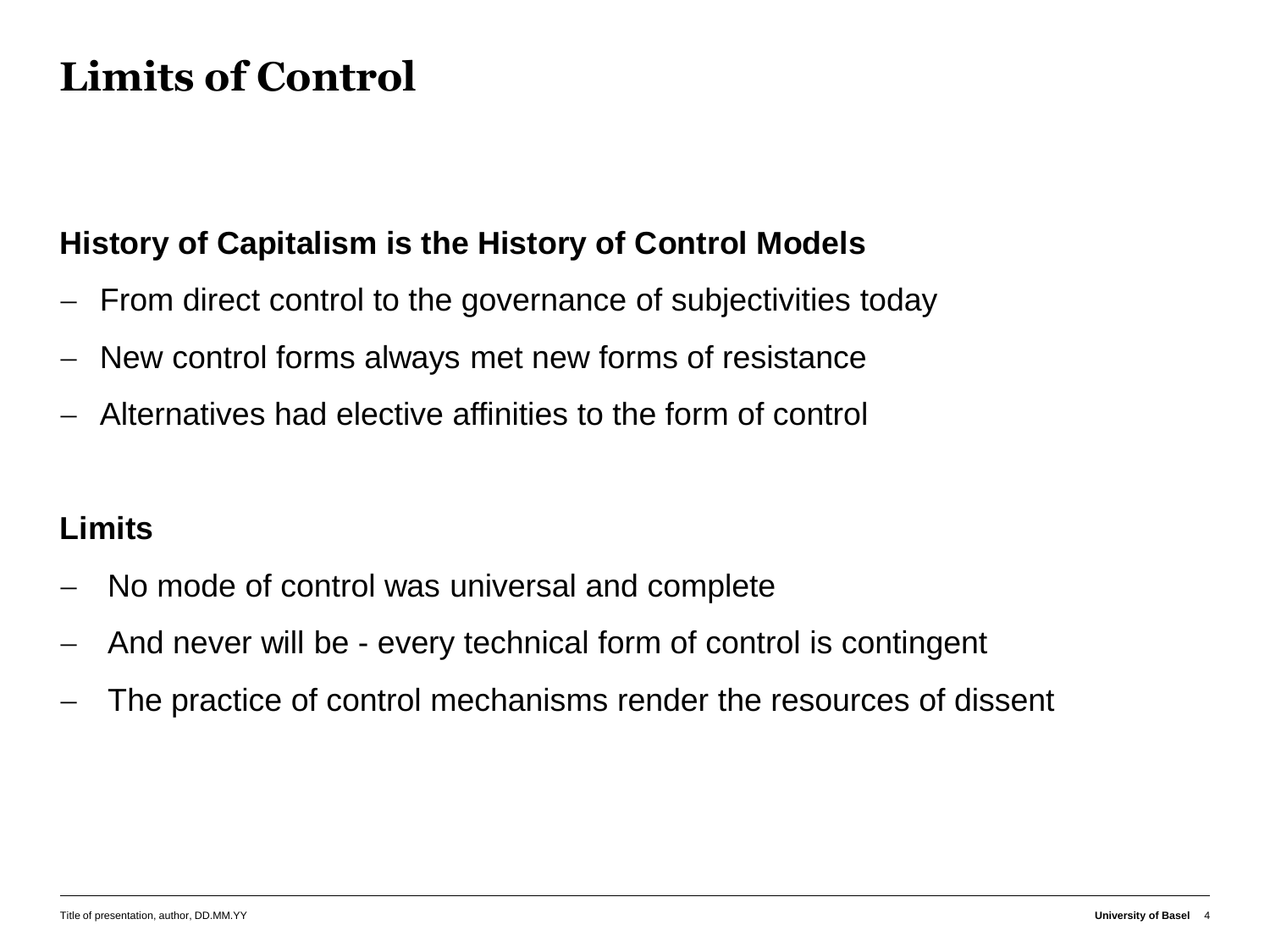## **Decline of Solidarity or New Struggles?**



#### **The Strategy of Platform Companies:**

- Atomistic Work Organisation
- Tracking and Permanent Evaluation by Algorithms
- "Automatic" Management (no physical supervision)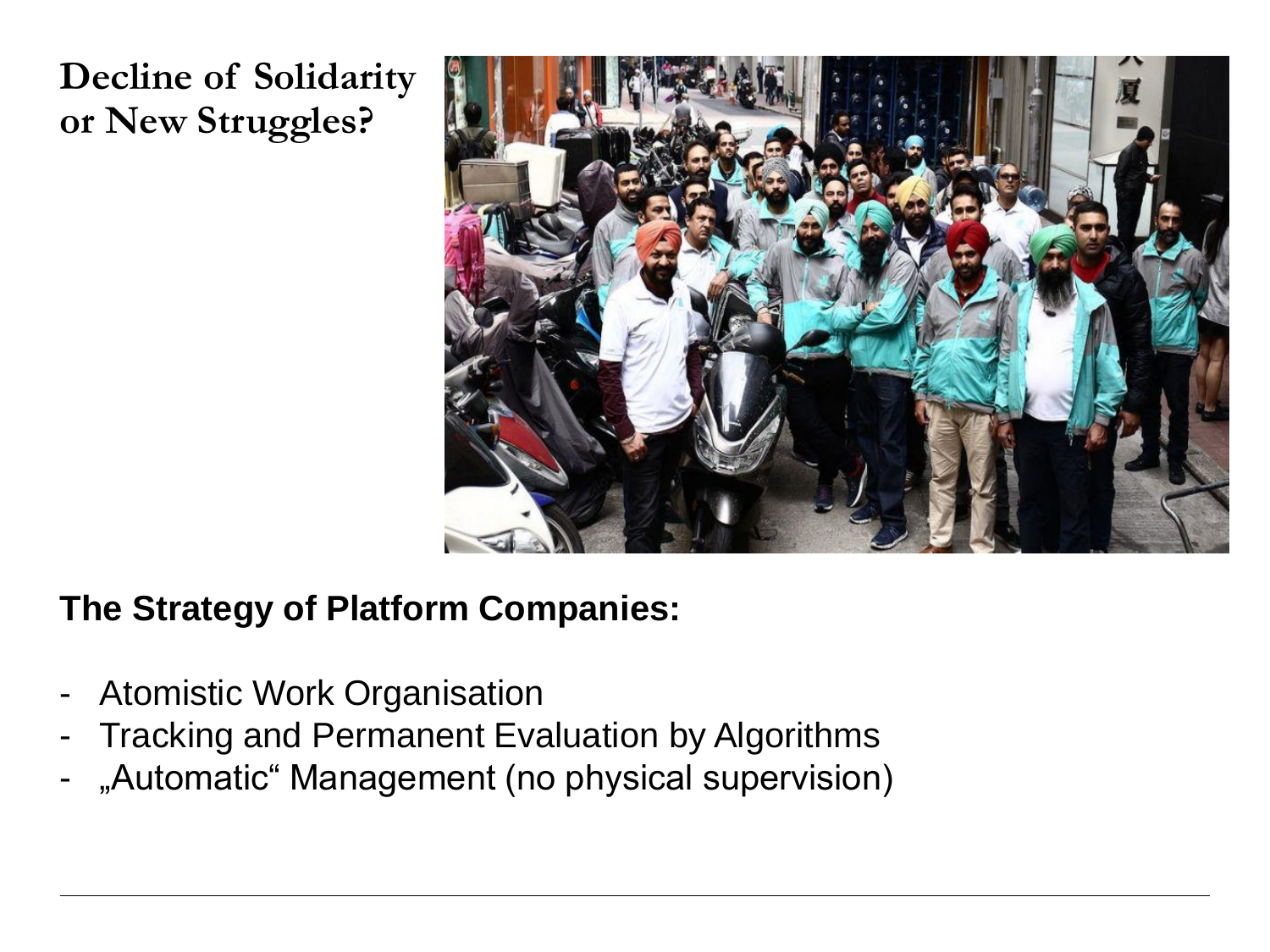## **New Struggles – The Example of Food Delivery**

#### **Creating a workers community:**

- Informal *Meeting Points*
- Informal *chat groups* for organizing
- Beverly Silver: conflicts follow capital mobility
- Example UK: in 2017 42% more working days have been lost in the Food Delivery sector compared to the national average
- Example UK: McStrike on October 5th Delivery Sector Strike including McDonalds-Workers
- *Transnational* strikes reflect the transnational character of the social and technical production regime